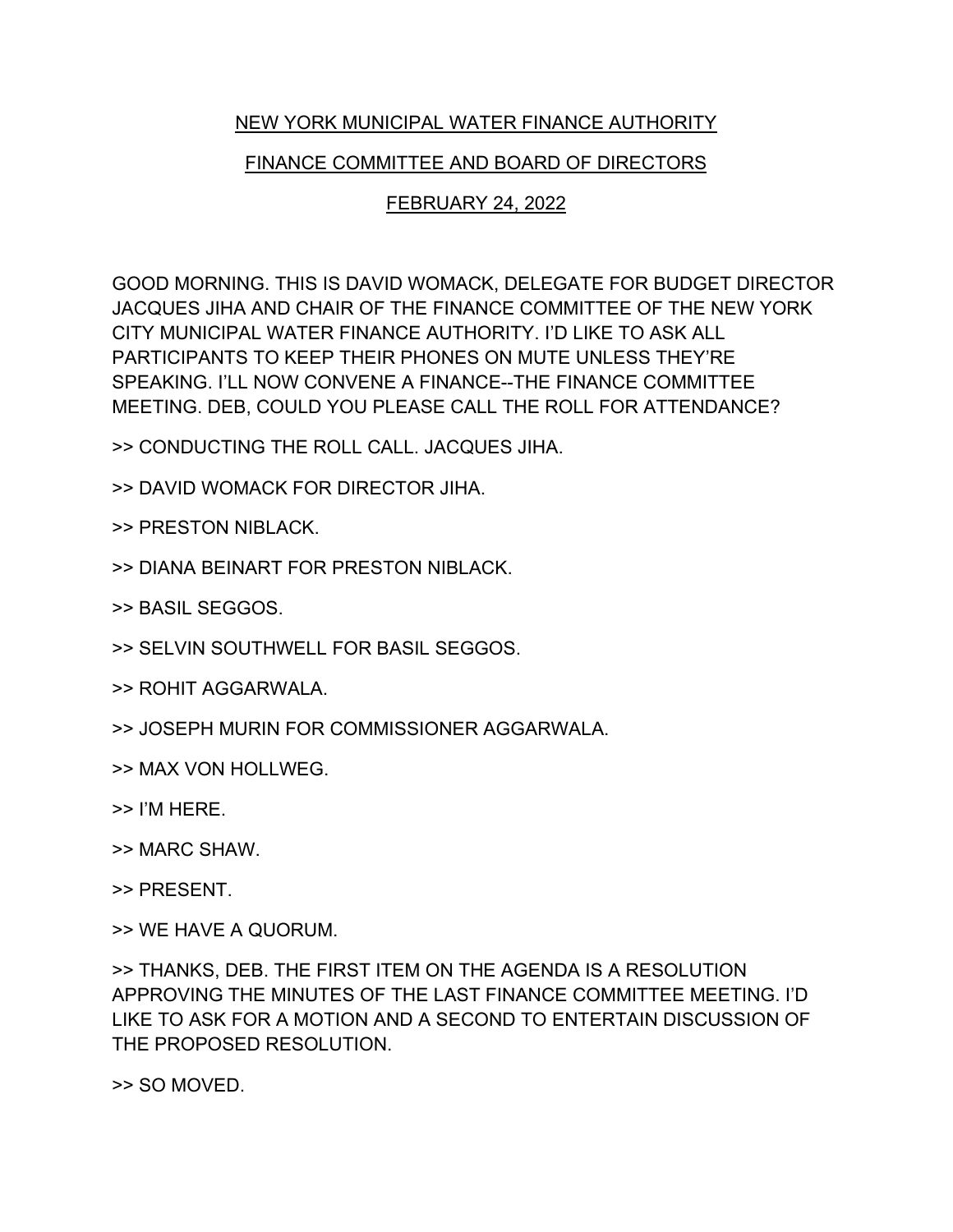>> AND A SECOND.

>> SECOND.

>> THANK YOU. THE MINUTES OF THE LA--OF THE COMMITTEE'S LAST MEETING HAVE BEEN CIRCULATED FOR THE COMMITTEE'S REVIEW. ARE THERE ANY CHANGES OR CORRECTIONS? HEARING NONE, I'LL CALL THE ROLL FOR A VOTE. MR. SOUTHWELL, HOW DO YOU VOTE?

>> APPROVE.

>> MR. MURIN, HOW DO YOU VOTE?

>> APPROVE.

>> MS. BEINART, HOW DO YOU VOTE?

>> APPROVE.

>> MR. VON HOLLWEG, HOW DO YOU VOTE?

>> I APPROVE.

>> MR. SHAW, HOW DO YOU VOTE?

>> APPROVE.

>> AND I VOTE IN FAVOR OF THE PROPOSED RESOLUTION. THE RESOLUTION APPROVING THE MINUTES IS HEREBY APPROVED. THE NEXT ITEM ON THE AGENDA IS A RECOMMENDATION TO THE BOARD OF DIRECTORS FOR APPROVAL OF SUPPLEMENTAL RESOLUTION NUMBER 169 AUTHORIZING THE ISSUANCE OF FISCAL 2022 SERIES EE WATER AND SEWER SECOND GENERAL RESOLUTION REVENUE BONDS. I'D LIKE TO ASK FOR A MOTION AND A SECOND TO ENTERTAIN DISCUSSION OF PROPOSED RESOLUTIONS.

>> SO MOVED.

>> THANK YOU. SUPPLEMENTAL RESOLUTION NUMBER 169 AUTHORIZES THE ISSUANCE OF UP TO 920 MILLION OF TAX-EXEMPT, FIXED-RATE REFUNDING BONDS. WE EXPECTED TO ISSUE A TOTAL OF APPROXIMATELY 800 MILLION BUT HAVE BUILT IN A CUSHION. BUT NOT TO EXCEED T.I.C. 4%. THE CURRENTLY ESTIMATED T.I.C. IS APPROXIMATELY 3.1%. THE EXPECTED PRESENT VALUE SAVINGS IS 171 MILLION OR 18.5% OF REFUNDED R. THE EXPECTED PRICING IS A WEEK OF FEBRUARY 28, 2022, AND THE EXPECTED CLOSING DATE IS MARCH 17, 2022. THE LEAD BOOK RUNNING MANAGER WILL BE BARCLAYS. ARE THERE ANY QUESTIONS REGARDING A PROPOSED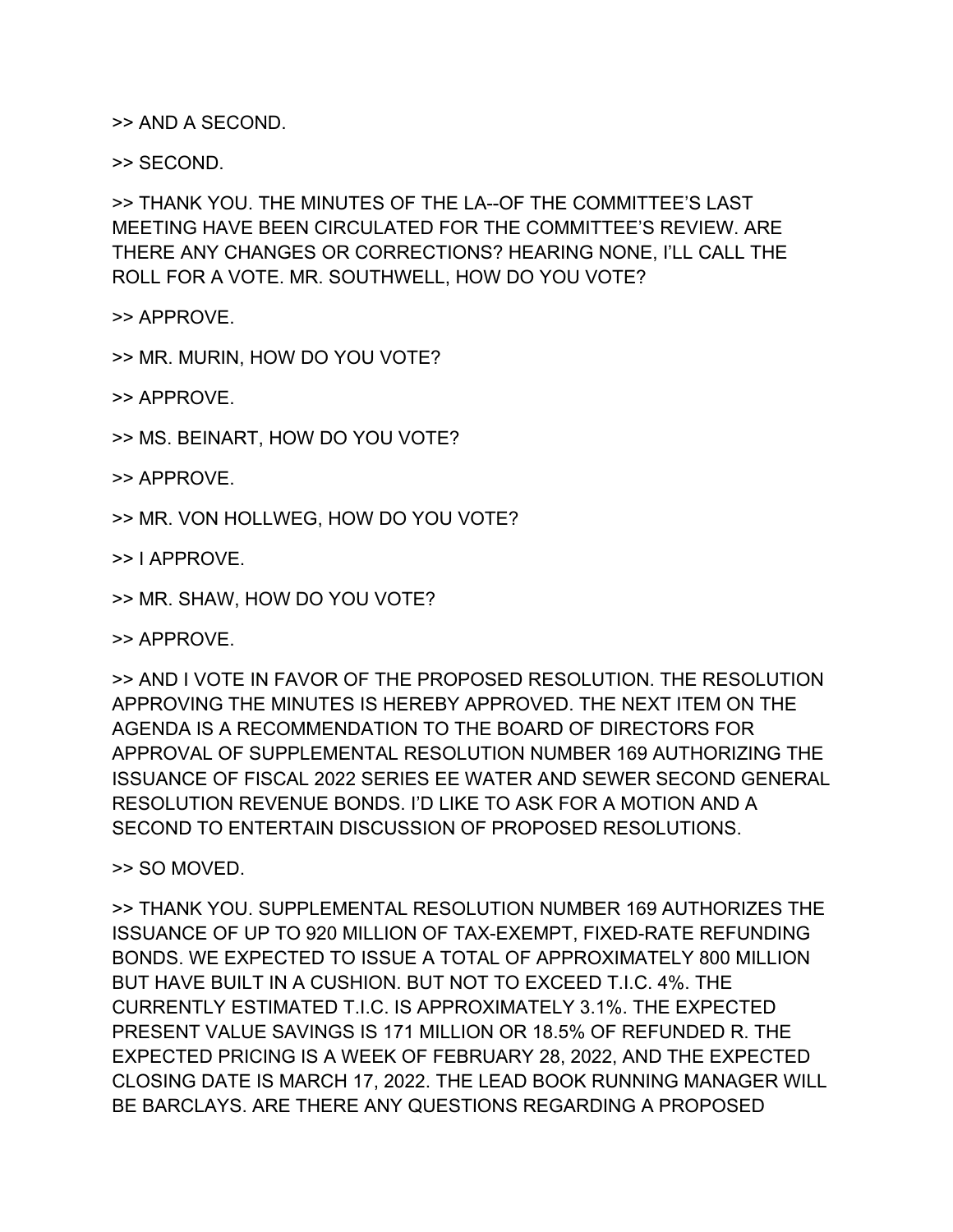RESOLUTION? HEARING NONE, I'LL CALL THE ROLL FOR A VOTE. MR. SOUTHWELL, HOW DO YOU VOTE?

>> APPROVED.

>> MR. MURIN, HOW DO YOU VOTE?

>> APPROVED.

>> MS. BEINART, HOW DO YOU VOTE?

>> APPROVE.

>> MR. VON HOLLWEG, HOW DO YOU VOTE?

>> I APPROVE.

>> MR. SHAW, HOW DO YOU VOTE?

>> APPROVE.

>> AND I ALSO VOTE IN FAVOR OF THE PROPOSED RESOLUTION. THE RESOLUTION IS HEREBY APPROVED. IF THERE IS NO FURTHER BUSINESS BEFORE THIS COMMITTEE, I'D LIKE TO ENTERTAIN DISCUSSION OF ADJOURNMENT. CAN WE HAVE A MOTION AND A SECOND?

>> SO MOVED.

>> SO MOVED.

>> AND I'LL SECOND THEM. THANK YOU.

>> THANK YOU. I'LL CALL THE ROLL FOR A VOTE FOR ADJOURNMENT. MR. SOUTHWELL, HOW DO YOU VOTE?

>> IN FAVOR.

- >> MR. MURIN, HOW DO YOU VOTE?
- >> IN FAVOR.
- >> MR. VON HOLLWEG, HOW DO YOU VOTE?

>> IN FAVOR.

>> MR. SHAW, HOW DO YOU VOTE?

>> IN FAVOR.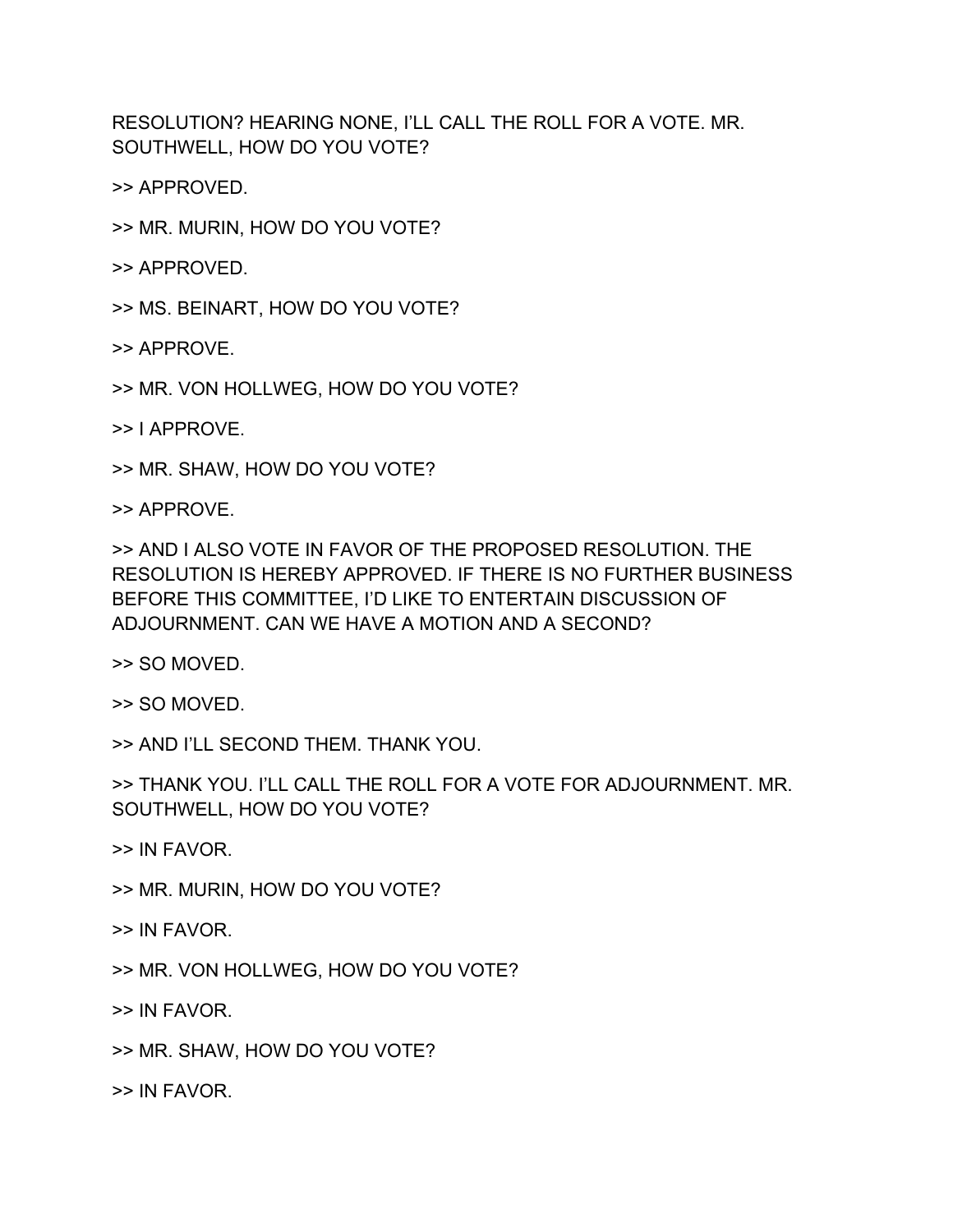>> AND I VOTE IN FAVOR OF ADJOURNMENT. THANK YOU. THE FINANCE COMMITTEE MEETING IS NOW ADJOURNED AND WE'LL MOVE ON TO THE BOARD OF DIRECTORS MEETING, WHICH I ALSO CHAIR. I'D LIKE TO CALL TO ORDER A MEETING OF THE BOARD OF DIRECTORS OF THE NEW YORK CITY MUNICIPAL WATER FINANCE AUTHORITY. DEB, WOULD YOU PLEASE CALL THE ROLL?

>> CONDUCTING THE ROLL CALL. JACQUES JIHA.

>> DAVID WOMACK FOR DIRECTOR JIHA.

>> PRESTON NIBLACK. PRESTON NIBLACK.

>> DIANA BEINART FOR PRESTON NIBLACK.

>> BASIL SEGGOS.

>> SELVIN SOUTHWELL FOR BASIL SEGGOS.

>> ROHIT AGGARWALA.

>> JOSEPH MURIN FOR COMMISSIONER AGGARWALA.

>> MAX VON HOLLWEG.

>> I'M HERE.

>> MARC SHAW.

>> PRESENT.

>> WE HAVE A QUORUM.

>> THANK YOU, DEB. THE FIRST ITEM ON THE AGENDA IS THE APPROVAL OF THE MINUTES OF THE PREVIOUS BOARD OF DIRECTORS MEETING. CAN I ASK FOR A MOTION AND A SECOND TO ENTERTAIN DISCUSSION OF THE PROPOSED RESOLUTION?

>> SO MOVED.

>> SECOND.

>> THANK YOU. THE MINUTES OF THE MEETING HAVE BEEN CIRCULATED FOR THE BOARD'S REVIEW. ARE THERE ANY COMMENTS OR CHANGES? HEARING NONE, I'LL CALL THE ROLL FOR A VOTE. MR. SOUTHWELL, HOW DO YOU VOTE?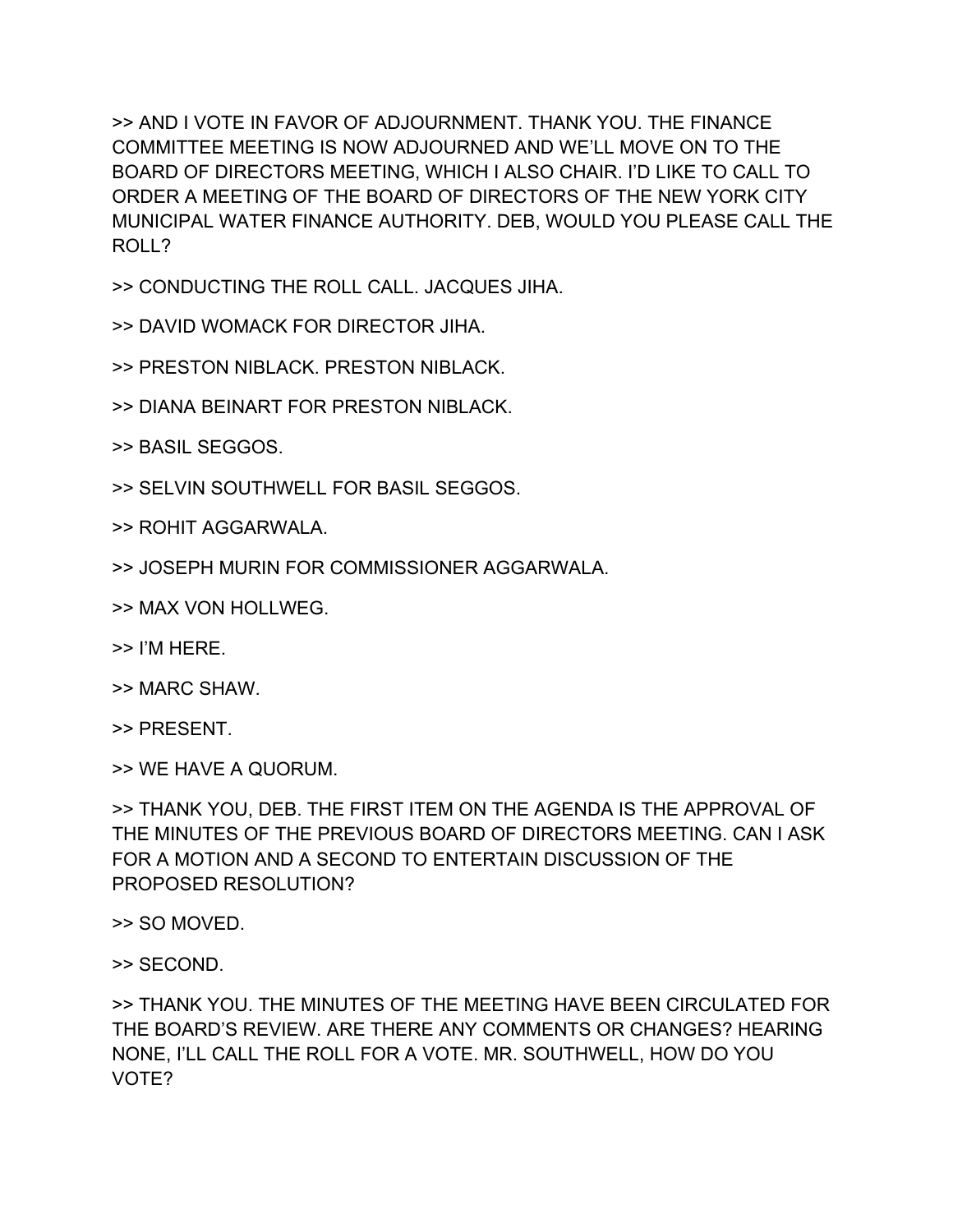>> APPROVE.

>> MR. MURIN, HOW DO YOU VOTE?

>> APPROVE.

>> MS. BEINART, HOW DO YOU VOTE?

>> APPROVE.

>> MR. VON HOLLWEG, HOW DO YOU VOTE?

>> I APPROVE.

>> MR. SHAW, HOW DO YOU VOTE?

>> APPROVE.

>> AND I ALSO VOTE IN FAVOR OF THE PROPOSED RESOLUTION. THE MINUTES ARE HEREBY ADOPTED. THE NEXT ITEM ON THE AGENDA IS A RESOLUTION WHICH WOULD APPROVE THE ISSUANCE OF UP TO 920 MILLION OF FISCAL 2022 SERIES EE SECOND GENERAL RESOLUTION WATER AND SEWER SYSTEM REVENUE BONDS. I'D LIKE TO ASK FOR A MOTION AND SECOND TO ENTERTAIN DISCUSSION OF THE PROPOSED RESOLUTION.

>> SO MOVED.

>> I SECOND.

>> THANK YOU. THE FINANCE COMMITTEE HAS RECOMMENDED THE BOARD APPROVE THIS RESOLUTION. ARE THERE ANY QUESTIONS OR COMMENTS? HEARING NONE, I'LL CALL THE ROLL FOR A VOTE. MR. SOUTHWELL, HOW DO YOU VOTE?

>> APPROVE.

>> MR. MURIN, HOW DO YOU VOTE?

>> APPROVE.

>> MS. BEINART, HOW DO YOU VOTE?

>> APPROVE.

>> MR. VON HOLLWEG, HOW DO YOU VOTE?

>> I APPROVE.